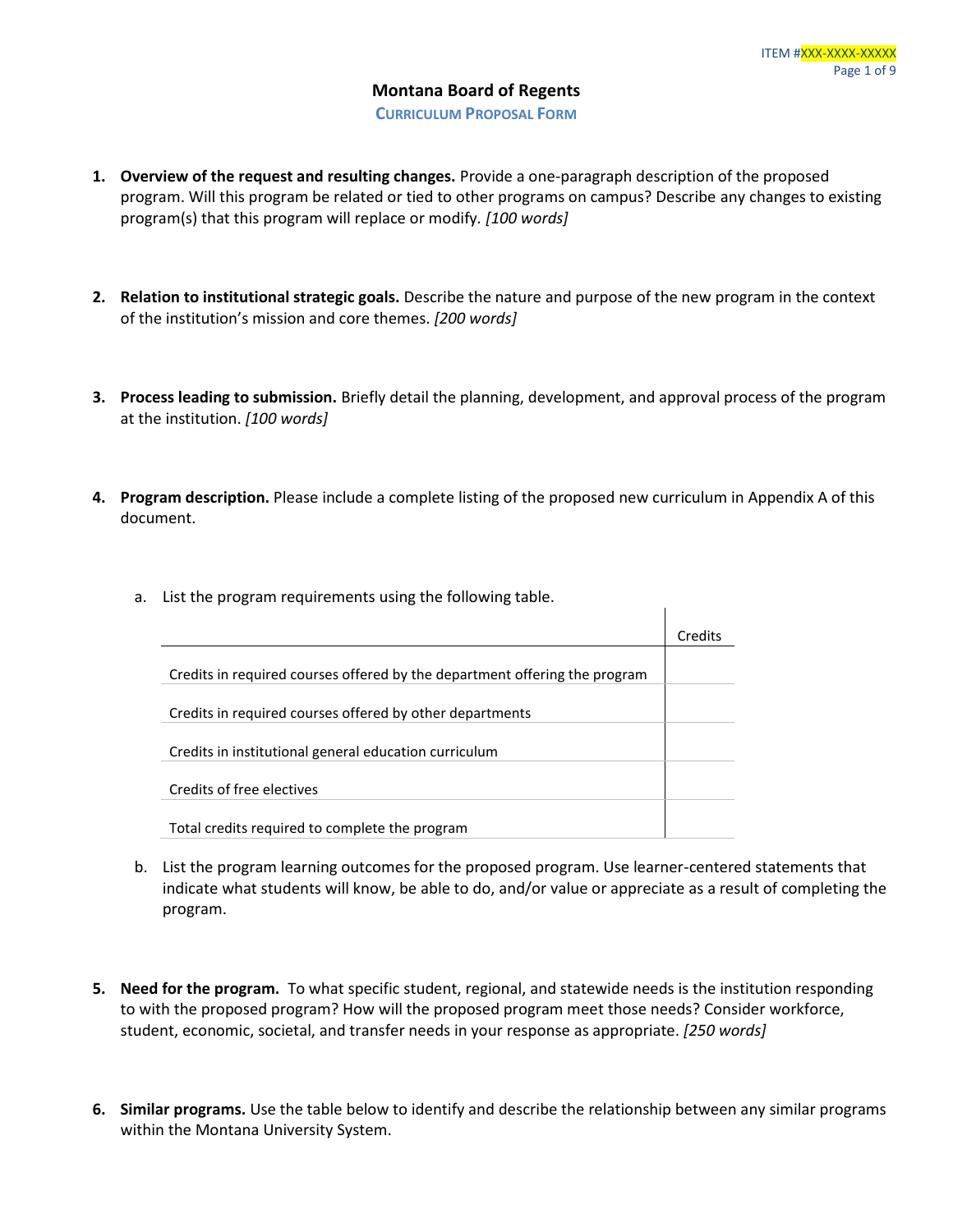**CURRICULUM PROPOSAL FORM**

| <b>Institution Name</b> | Degree | Program Title |
|-------------------------|--------|---------------|
|                         |        |               |
|                         |        |               |
|                         |        |               |
|                         |        |               |

- a. If the proposed program substantially duplicates another program offered in the Montana University System, provide a rationale as to why any resulting duplication is a net benefit to the state and its citizens. *[200 words]*
- b. Describe any efforts that were made to collaborate with similar programs at other institutions. If no efforts were made, please explain why. *[200 words]*
- **7. Implementation of the program.** When will the program be first offered? If implementation will occur in phases, please describe the phased implementation plans. *[100 words]*
	- a. Complete the following table indicating the projected enrollments in and graduates from the proposed program.  $\mathbf{I}$

|    | <b>Fall Headcount Enrollment</b> |    |    |    |                      | Graduates |  |  |  |
|----|----------------------------------|----|----|----|----------------------|-----------|--|--|--|
| AY | AY                               | AY | AY | AY | AY<br>AΥ<br>AY<br>AY |           |  |  |  |
|    |                                  |    |    |    |                      |           |  |  |  |

- b. Describe the methodology and sources for determining the enrollment and graduation projections above. *[200 words]*
- c. What is the initial capacity for the program?
- **8. Program assessment.** How will success of the program be determined? What action would result if this definition of success is not met? *[150 words]*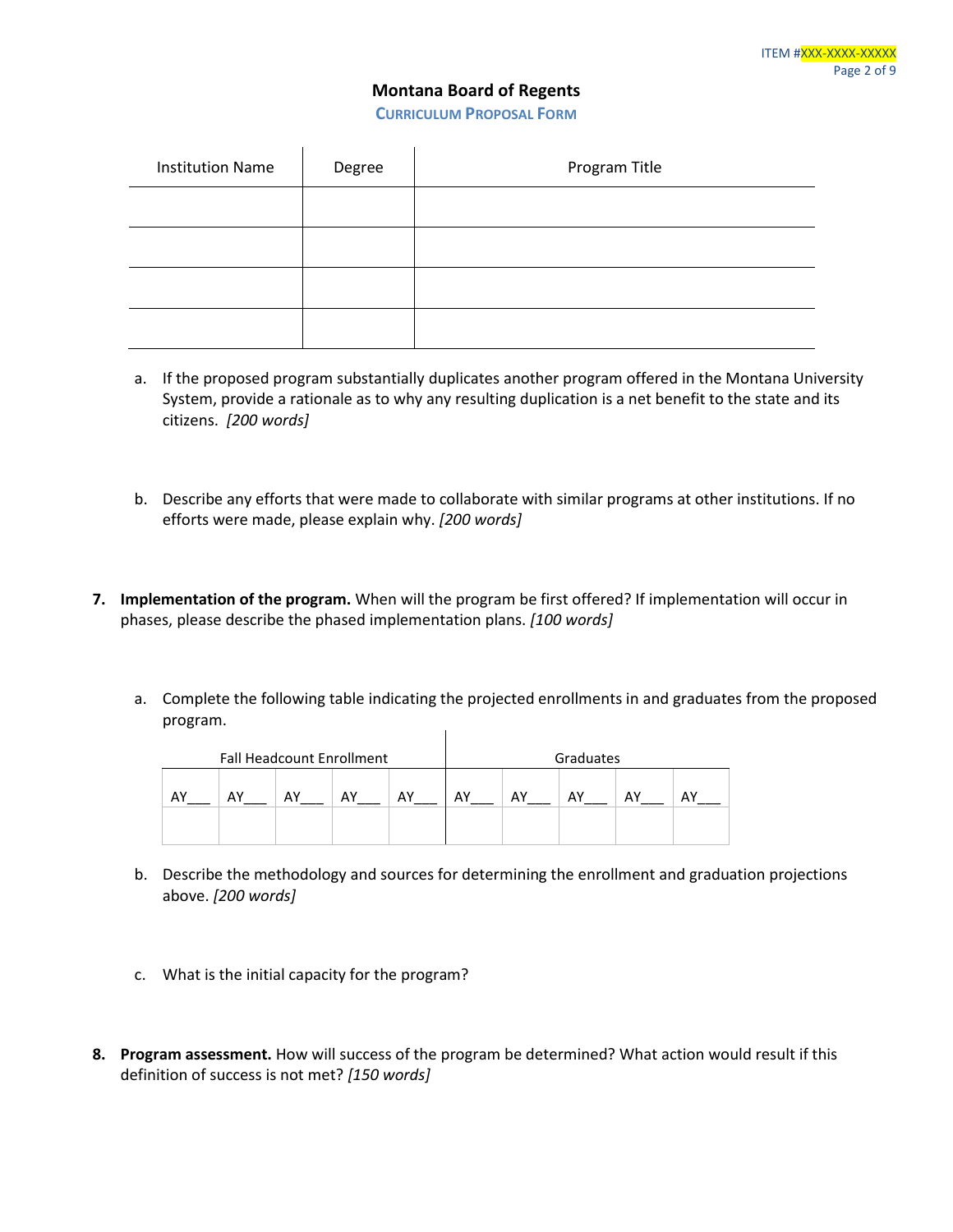- a. Describe the assessment process that will be used to evaluate how well students are achieving the intended learning outcomes of the program. When will assessment activities occur and at what frequency? *[150 words]*
- b. What direct and indirect measures will be used to assess student learning? *[100 words]*
- c. How will you ensure that the assessment findings will be used to ensure the quality of the program? *[100 words]*
- d. Where appropriate, describe applicable specialized accreditation and explain why you do or do not plan to seek accreditation. *[100 words]*

### **9. Physical resources.**

- a. Describe the existing facilities, equipment, space, laboratory instruments, computer(s), or other physical equipment available to support the successful implementation of the program. What will be the impact on existing programs of increased use of physical resources by the proposed program? How will the increased use be accommodated? *[200 words]*
- b. List needed facilities, equipment, space, laboratory instruments, etc., that must be obtained to support the proposed program. (Enter the costs of those physical resources into the budget sheet.) How will the need for these additional resources be met? *[150 words]*

#### **10. Personnel resources.**

- a. Describe the existing instructional, support, and administrative resources available to support the successful implementation of the program. What will be the impact on existing programs of increased use of existing personnel resources by the proposed program? How will quality and productivity of existing programs be maintained? *[200 words]*
- b. Identify new personnel that must be hired to support the proposed program. (Enter the costs of those personnel resources into the budget sheet.) What are the anticipated sources or plans to secure the needed qualified faculty and staff? *[150 words]*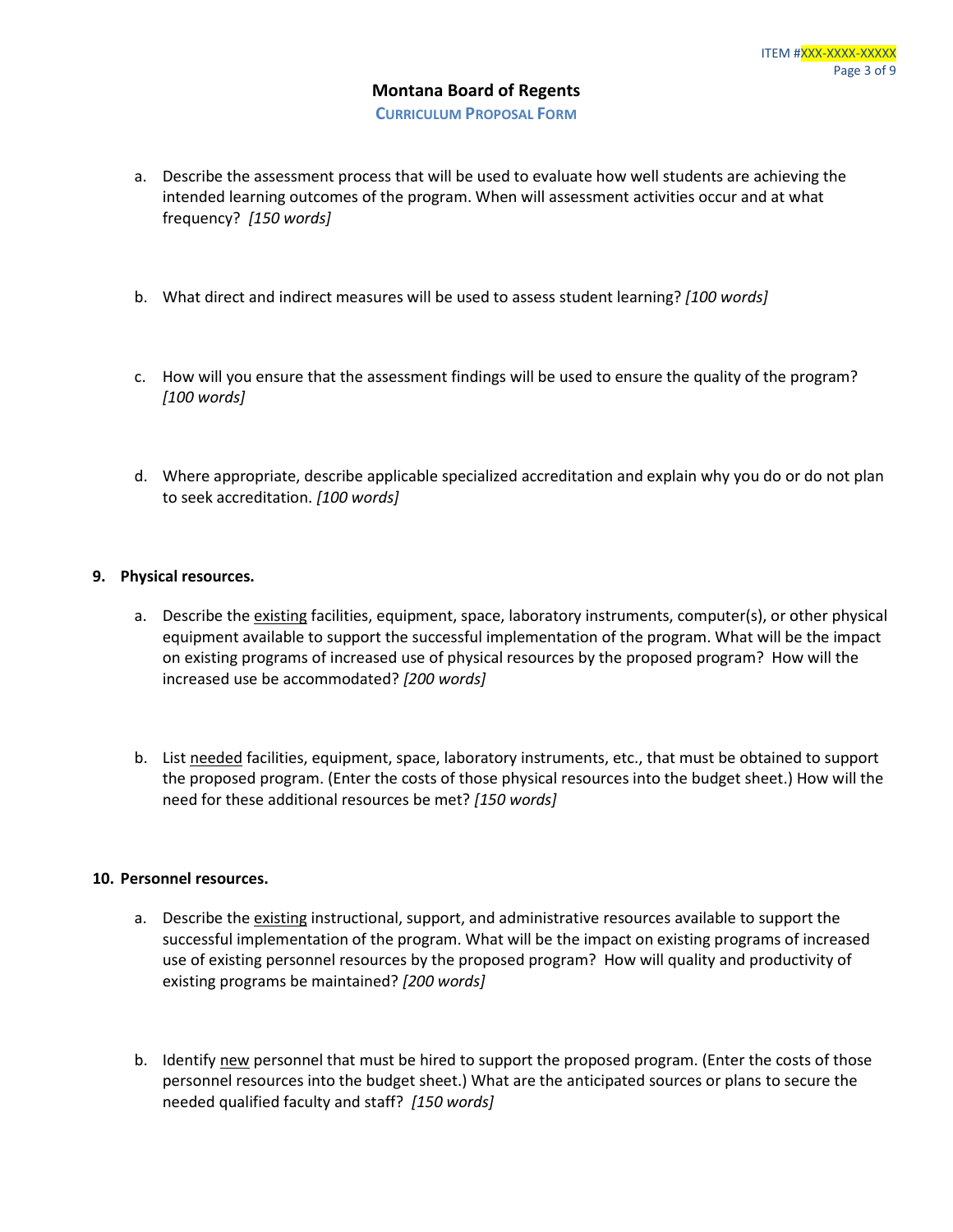#### **11. Other resources.**

- a. Are the available library and information resources adequate for the proposed program? If not, how will adequate resources be obtained? *[100 words]*
- b. Do existing student services have the capacity to accommodate the proposed program? What are the implications of the new program on services for the rest of the student body? *[150 words]*
- **12. Revenues and expenditures.** Describe the implications of the new program on the financial situation of the institution. *[100 words]*
	- a. Please complete the following table of budget projections using the corresponding information from the budget template for the first three years of operation of the new program.

|                         | Year 1 | Year 2 | Year 3 |
|-------------------------|--------|--------|--------|
|                         |        |        |        |
| Revenues                |        |        |        |
|                         |        |        |        |
| Expenditures            |        |        |        |
|                         |        |        |        |
| Net Revenue             |        |        |        |
| (revenues-expenditures) |        |        |        |

- b. Describe any expenses anticipated with the implementation of the new program. How will these expenses be met? *[200 words]*
	- i. If funding is to come from the reallocation of existing state appropriated funds, please indicate the sources of the reallocation. What impact will the reallocation of funds in support of the program have on other programs? *[150 words]*
	- ii. If an increase in base funding is required to fund the program, indicate the amount of additional base funding and the fiscal year when the institution plans to include the base funding in the department's budget.
	- iii. If the funding is to come from one-time sources such as a donation, indicate the sources of other funding. What are the institution's plans for sustaining the program when that funding ends? *[150 words]*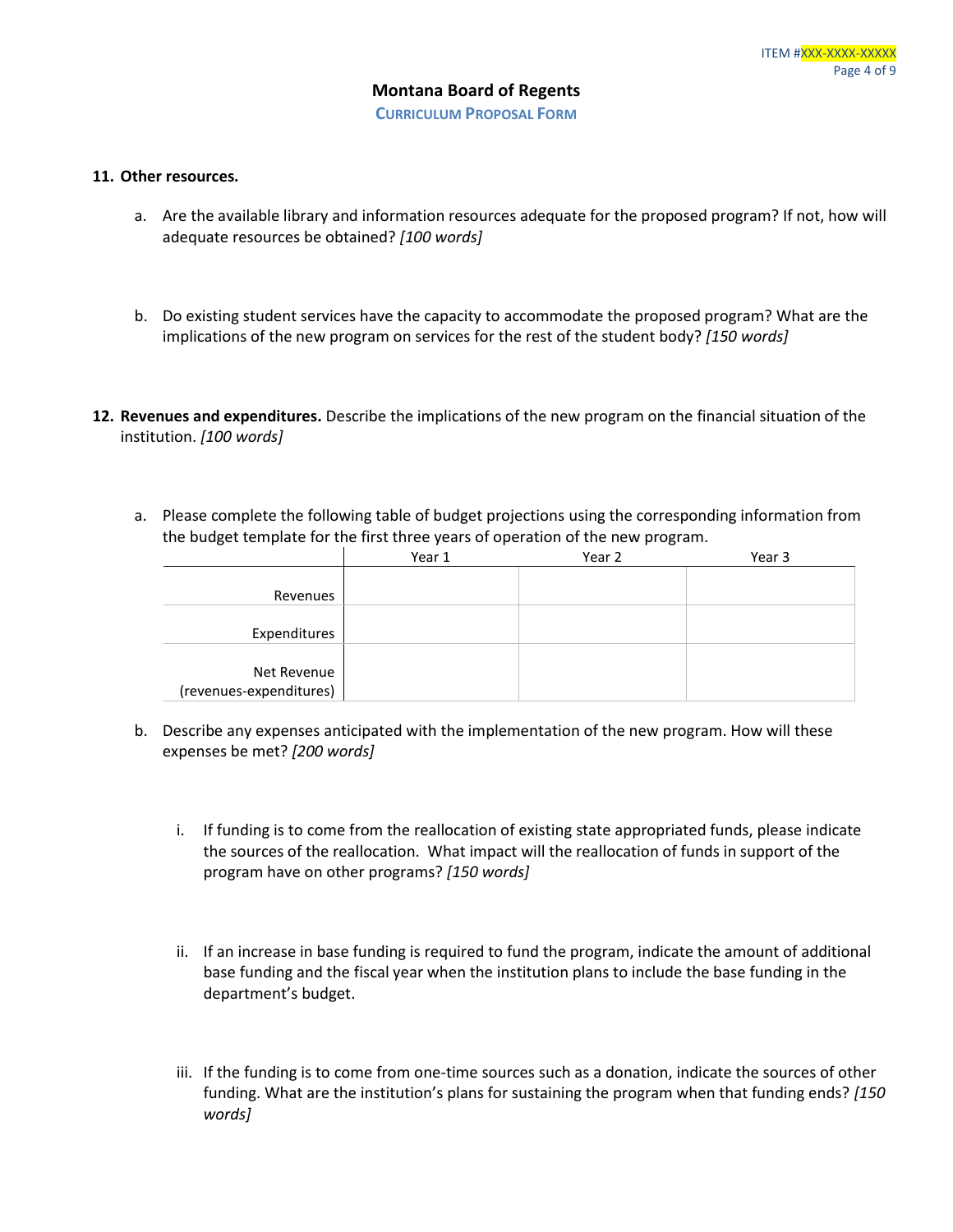**CURRICULUM PROPOSAL FORM**

- iv. Describe the federal grant, other grant(s), special fee arrangements, or contract(s) that will be valid to fund the program. What does the institution propose to do with the program upon termination of those funds? *[150 words]*
- **13. Student fees.** If the proposed program intends to impose new course, class, lab, or program fees, please list the type and amount of the fee.
- **14.** Complete the budget template below with the following information:
	- Indicate all resources needed including the planned FTE enrollment, projected revenues, and estimated expenditures for the first three fiscal years of the program.
	- Include reallocation of existing personnel and resources and anticipated or requested new resources.
	- Amounts should reconcile subsequent pages where budget explanations are provided.

### Signature/Date

**College or School Dean:**

**Chief Academic Officer:** 

**Chief Executive Officer:**

**Flagship Provost\*:**

**Flagship President\*:**

\*Not applicable to the Community Colleges.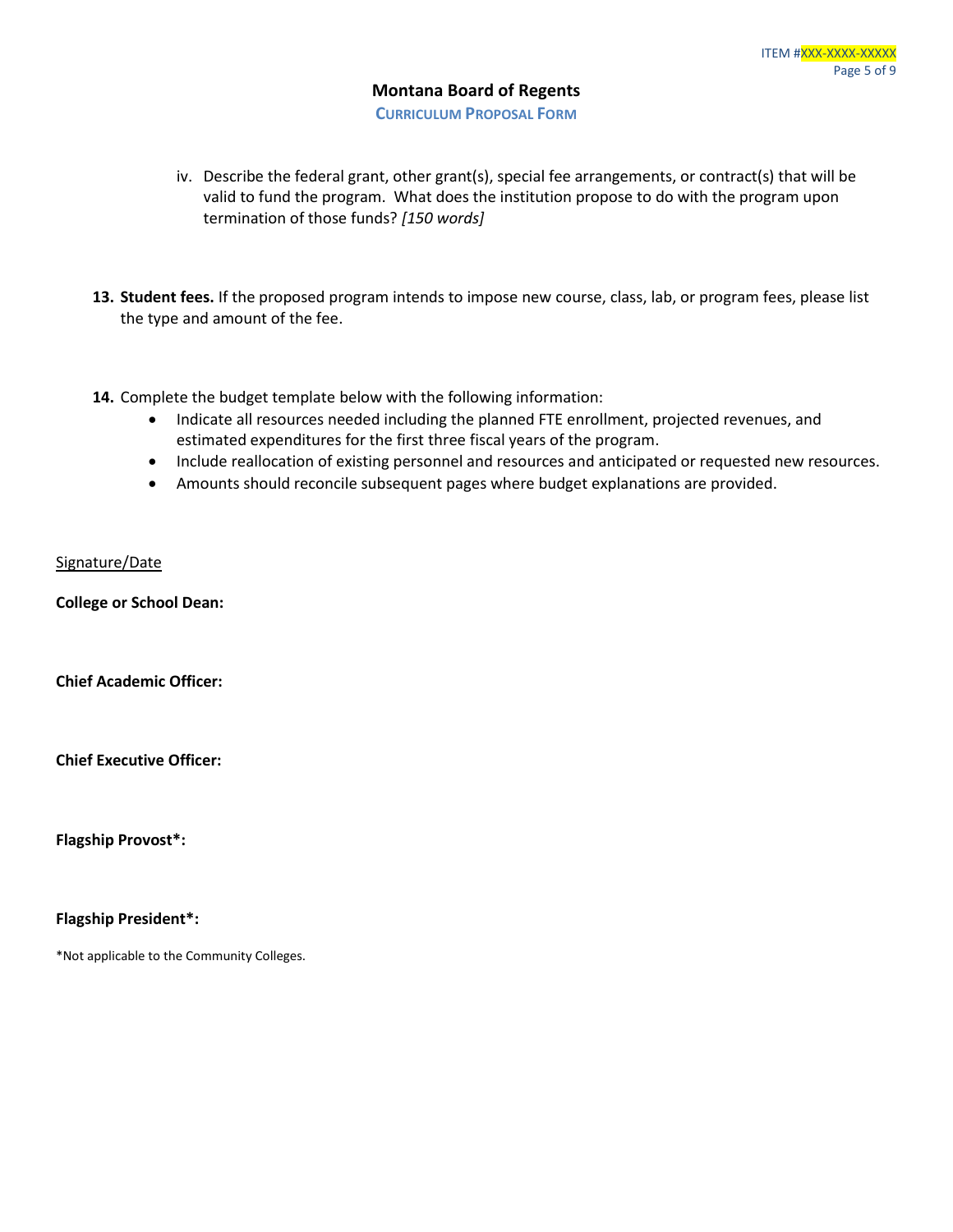**CURRICULUM PROPOSAL FORM**

| <b>I. PROJECTED STUDENT ENROLLMENT</b>                       |            |           |            |           |            |           |
|--------------------------------------------------------------|------------|-----------|------------|-----------|------------|-----------|
|                                                              | <b>FY</b>  |           | <b>FY</b>  |           | <b>FY</b>  |           |
|                                                              | <b>FTE</b> | Headcount | <b>FTE</b> | Headcount | <b>FTE</b> | Headcount |
| <b>Projected enrollments</b>                                 |            |           |            |           |            |           |
|                                                              |            |           |            |           |            |           |
| <b>II. REVENUE</b>                                           | <b>FY</b>  |           | <b>FY</b>  |           | <b>FY</b>  |           |
|                                                              | On-going   | One-time  | On-going   | One-time  | On-going   | One-time  |
| 1. New Appropriated Funding<br>Request                       |            |           |            |           |            |           |
| 2. Institution Funds                                         |            |           |            |           |            |           |
| 3. Federal                                                   |            |           |            |           |            |           |
| 4. New Tuition Revenues from<br><b>Increased Enrollments</b> |            |           |            |           |            |           |
| 5. Student Fees                                              |            |           |            |           |            |           |
| 6. Other (i.e., Gifts)                                       |            |           |            |           |            |           |
| <b>Total Revenue</b>                                         | \$0        | \$0       | \$0        | \$0       | \$0        | \$0       |

*Ongoing is defined as ongoing operating budget for the program which will become part of the base. One-time is defined as one-time funding in a fiscal year and not part of the base.*

| <b>III. EXPENDITURES</b>            |           |          |                      |  |           |          |
|-------------------------------------|-----------|----------|----------------------|--|-----------|----------|
|                                     | <b>FY</b> |          | <b>FY</b>            |  | <b>FY</b> |          |
|                                     | On-going  | One-time | On-going<br>One-time |  | On-going  | One-time |
| <b>A. Personnel Costs</b>           |           |          |                      |  |           |          |
| 1. FTE                              |           |          |                      |  |           |          |
| 2. Faculty                          |           |          |                      |  |           |          |
| 3. Adjunct Faculty                  |           |          |                      |  |           |          |
| 4. Graduate/Undergrad<br>Assistants |           |          |                      |  |           |          |
| 5. Research Personnel               |           |          |                      |  |           |          |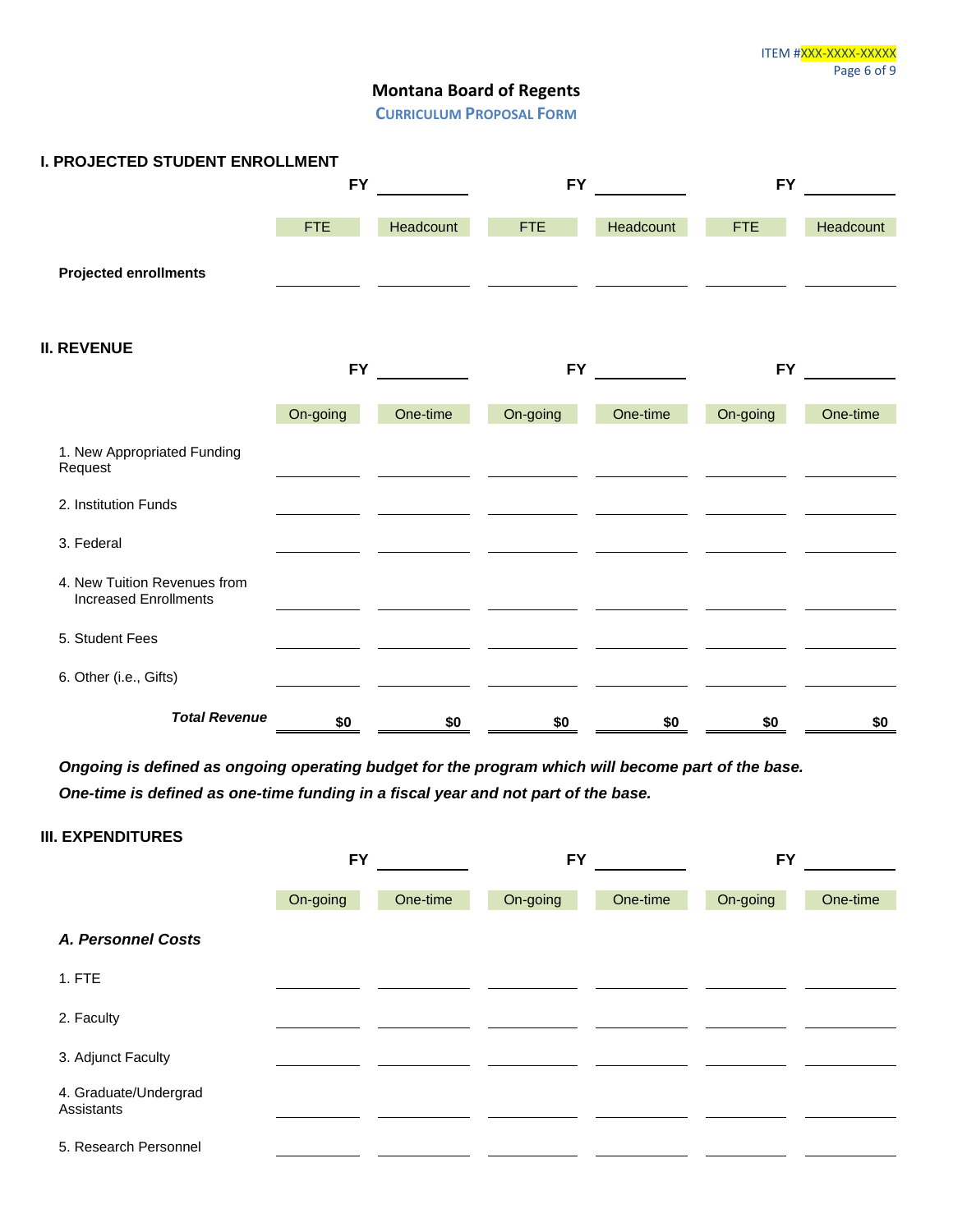**CURRICULUM PROPOSAL FORM**

| 6. Directors/Administrators                                                                                                        |                                   |                       |                                                                                       |                       |                                                                                                                                                                                                                                      |          |
|------------------------------------------------------------------------------------------------------------------------------------|-----------------------------------|-----------------------|---------------------------------------------------------------------------------------|-----------------------|--------------------------------------------------------------------------------------------------------------------------------------------------------------------------------------------------------------------------------------|----------|
| 7. Administrative Support<br>Personnel                                                                                             | the control of the control of the |                       |                                                                                       |                       | <u> The Community of the Community of the Community of the Community of the Community of the Community of the Community of the Community of the Community of the Community of the Community of the Community of the Community of</u> |          |
| 8. Fringe Benefits                                                                                                                 | the company of the company of     |                       | <u> 1989 - John Stone, amerikansk politiker (d. 1989)</u><br><b>Contract Contract</b> |                       |                                                                                                                                                                                                                                      |          |
| 9. Other:                                                                                                                          |                                   |                       |                                                                                       |                       |                                                                                                                                                                                                                                      |          |
| <b>Total Personnel and Costs</b>                                                                                                   | $rac{$0}{}$ $rac{1}{2}$           |                       | $\frac{10}{2}$                                                                        | $\frac{1}{20}$ -      | $$0$ $-$                                                                                                                                                                                                                             | \$0      |
|                                                                                                                                    | <b>FY</b>                         |                       | <b>FY</b>                                                                             |                       | <b>FY</b>                                                                                                                                                                                                                            |          |
| <b>B. Operating Expenditures</b>                                                                                                   | On-going                          | One-time              | On-going                                                                              | One-time              | On-going                                                                                                                                                                                                                             | One-time |
| 1. Travel                                                                                                                          |                                   |                       |                                                                                       |                       |                                                                                                                                                                                                                                      |          |
| 2. Professional Services                                                                                                           |                                   |                       |                                                                                       |                       |                                                                                                                                                                                                                                      |          |
| 3. Other Services                                                                                                                  |                                   |                       |                                                                                       |                       |                                                                                                                                                                                                                                      |          |
| 4. Communications                                                                                                                  |                                   |                       |                                                                                       |                       |                                                                                                                                                                                                                                      |          |
| 5. Materials and Supplies                                                                                                          |                                   |                       |                                                                                       |                       |                                                                                                                                                                                                                                      |          |
| 6. Rentals                                                                                                                         |                                   |                       |                                                                                       |                       |                                                                                                                                                                                                                                      |          |
| 7. Materials & Goods for<br>Manufacture & Resale                                                                                   |                                   |                       |                                                                                       |                       |                                                                                                                                                                                                                                      |          |
| 8. Other:<br><u> 1980 - Jan Barbara Barbara, maso a shekara 1980 - André Barbara a San Barbara a San Barbara a San Barbara a S</u> |                                   |                       |                                                                                       |                       |                                                                                                                                                                                                                                      |          |
| <b>Total Operating Expenditures</b>                                                                                                | \$0                               | \$0                   | \$0                                                                                   | \$0                   | \$0                                                                                                                                                                                                                                  | \$0      |
|                                                                                                                                    |                                   | FY POWER TO THE TABLE |                                                                                       | FY POWER TO THE TABLE | <b>FY</b>                                                                                                                                                                                                                            |          |
|                                                                                                                                    | On-going                          | One-time              | On-going                                                                              | One-time              | On-going                                                                                                                                                                                                                             | One-time |
| C. Capital Outlay                                                                                                                  |                                   |                       |                                                                                       |                       |                                                                                                                                                                                                                                      |          |
| 1. Library Resources                                                                                                               |                                   |                       |                                                                                       |                       |                                                                                                                                                                                                                                      |          |
| 2. Equipment                                                                                                                       |                                   |                       |                                                                                       |                       |                                                                                                                                                                                                                                      |          |
| <b>Total Capital Outlay</b>                                                                                                        | $\frac{$0]^{2}}{2}$               | \$0                   | \$0                                                                                   | \$0                   | \$0                                                                                                                                                                                                                                  | \$0      |
|                                                                                                                                    | <b>FY</b>                         |                       | <b>FY</b>                                                                             |                       | <b>FY</b>                                                                                                                                                                                                                            |          |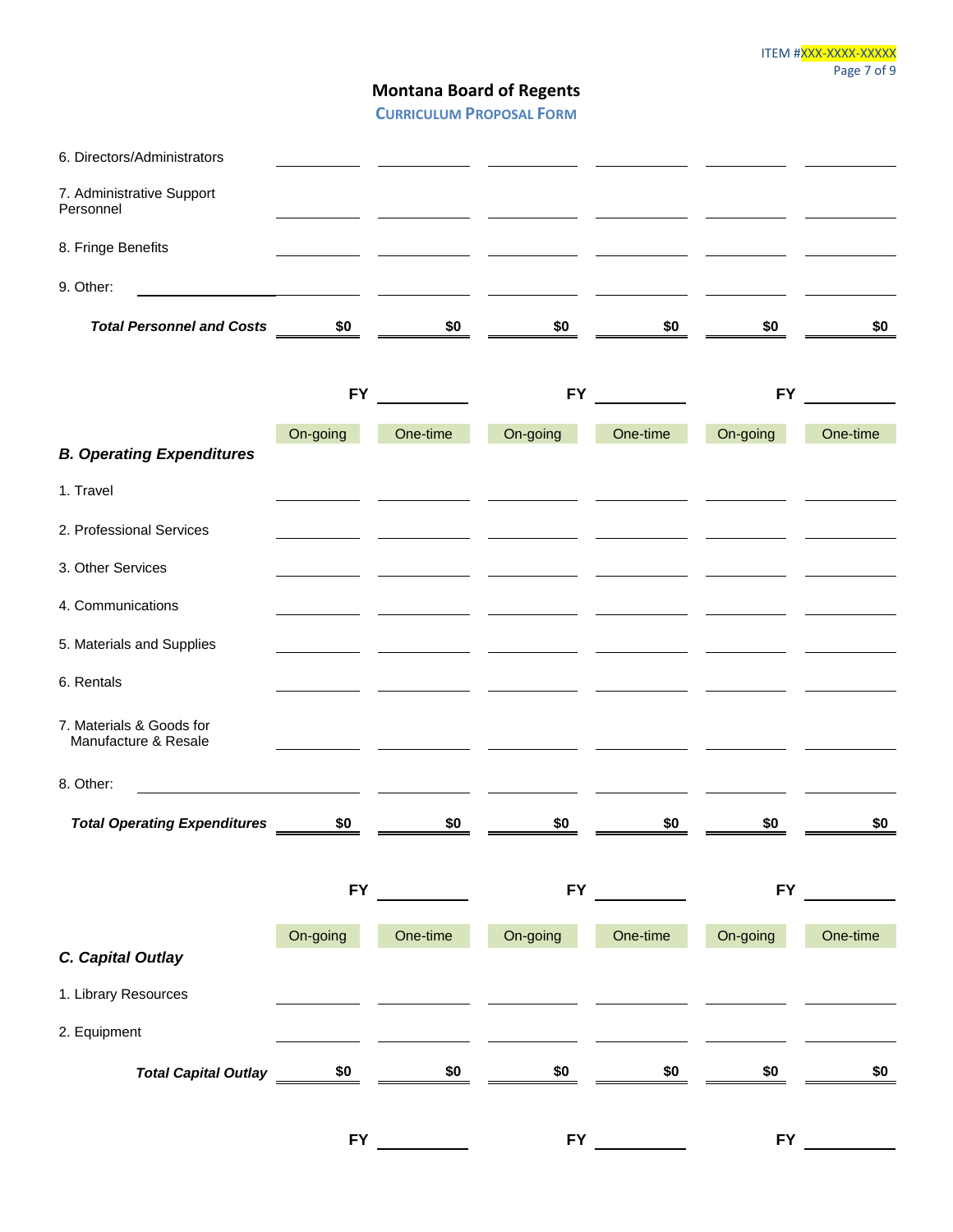**CURRICULUM PROPOSAL FORM**

|                                                                                   | On-going  | One-time | On-going   | One-time | On-going  | One-time |
|-----------------------------------------------------------------------------------|-----------|----------|------------|----------|-----------|----------|
| <b>D. Capital Facilities</b><br><b>Construction or Major</b><br><b>Renovation</b> |           |          |            |          |           |          |
|                                                                                   | <b>FY</b> |          | <b>FY</b>  |          | <b>FY</b> |          |
|                                                                                   | On-going  | One-time | On-going   | One-time | On-going  | One-time |
| <b>E. Other Costs</b>                                                             |           |          |            |          |           |          |
| 1. Utilites                                                                       |           |          |            |          |           |          |
| 2. Maintenance & Repairs                                                          |           |          |            |          |           |          |
| 3. Other:                                                                         |           |          |            |          |           |          |
|                                                                                   |           |          | \$0<br>\$0 | \$0      | \$0       | \$0      |
| <b>TOTAL EXPENDITURES:</b>                                                        | \$0       | \$0      | \$0        | \$0      | \$0       | \$0      |
| <b>Net Income</b><br>(Deficit)                                                    | \$0       | \$0      | \$0        | \$0      | \$0       | \$0      |

The signature of the campus Chief Financial Officer signifies that he/she has reviewed and assessed the fiscal soundness of the proposal and provided his/her recommendations to the Chief Academic Officer as necessary.

Campus Chief Financial Officer Signature

\_\_\_\_\_\_\_\_\_\_\_\_\_\_\_\_\_\_\_\_\_\_\_\_\_\_\_\_\_\_\_\_\_\_\_\_\_\_\_

Chief Financial Officer comments: